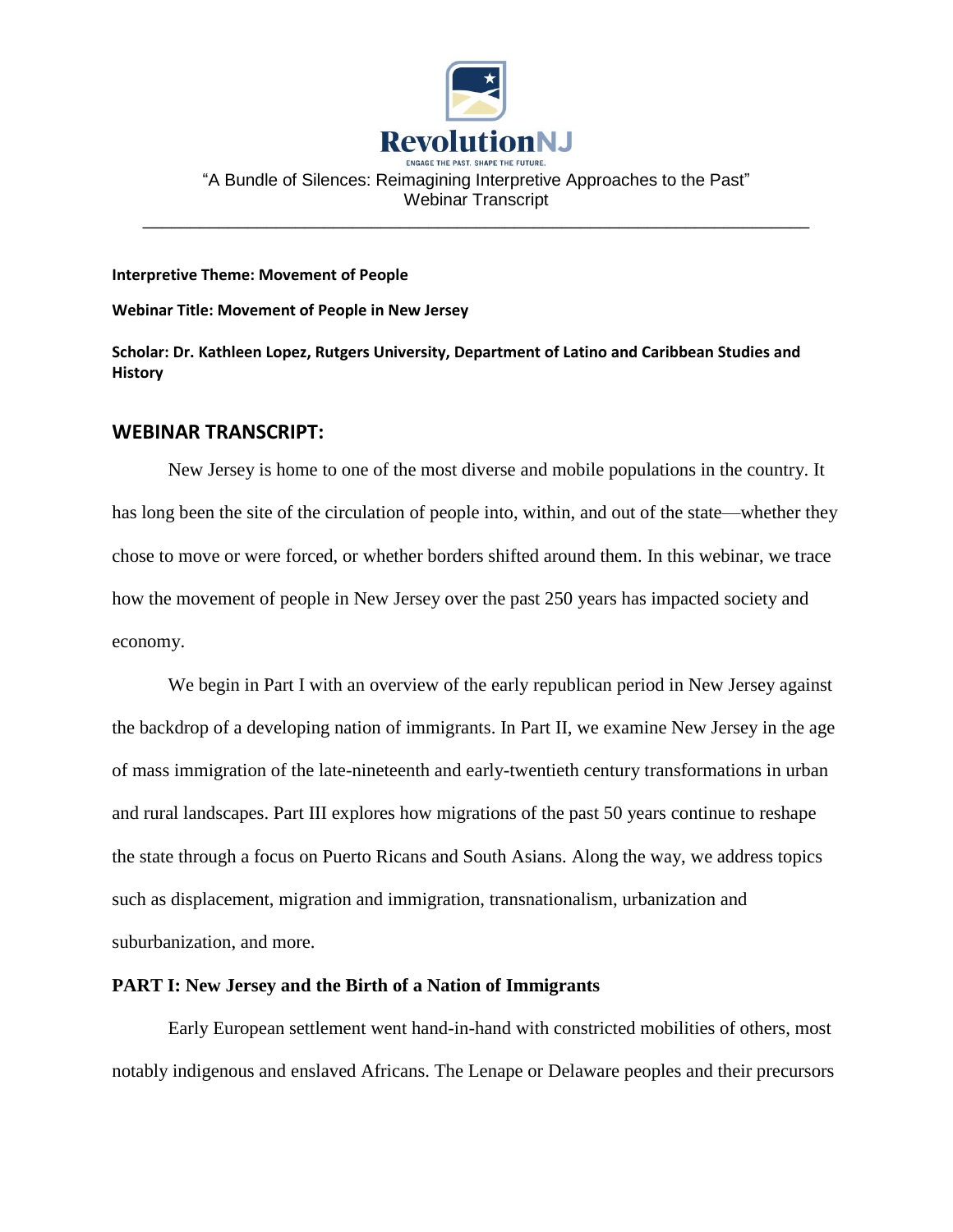were New Jersey's earliest inhabitants. At the outset of the seventeenth century, about 12,000 lived in small groups that moved throughout the region and survived primarily through hunting and fishing. As more Europeans settled the area, the Lenape population declined drastically from disease and conflict.

After the English overtook the Dutch in 1644 and founded the colony of New Jersey, more people joined the small settlements along the Hudson River. Many came from nearby colonies, rather than directly from Europe. Some were refugees from political instability or religious persecution, while others sought economic advancement. The English acquired indigenous lands through systematic purchase, and the military conflicts of the eighteenth century put a permanent end to the Lenape's ability to freely roam. Many were forced to abandon their lands and relocated further west into Ohio and beyond. During the war, indigenous groups allied with both loyalists and patriots, lured by promises of protection of territorial rights from both sides.

In 1758, dozens of New Jersey Lenape were confined to the Brotherton Reservation in Burlington County, where poverty threatened their survival, and conversion to Christianity further eroded their traditional culture. By 1802, those who remained sold the land to the state and migrated to New York and eventually Wisconsin. As part of the attempt to educate indigenous children in Western culture, in the mid-eighteenth century a handful went to Princeton University. The founders of Rutgers University distanced themselves from educating "heathen" Indians on their new campus and associated grammar school.<sup>1</sup> Several indigenous children were separated from their families and sent to a boarding school in Connecticut, where they became culturally isolated.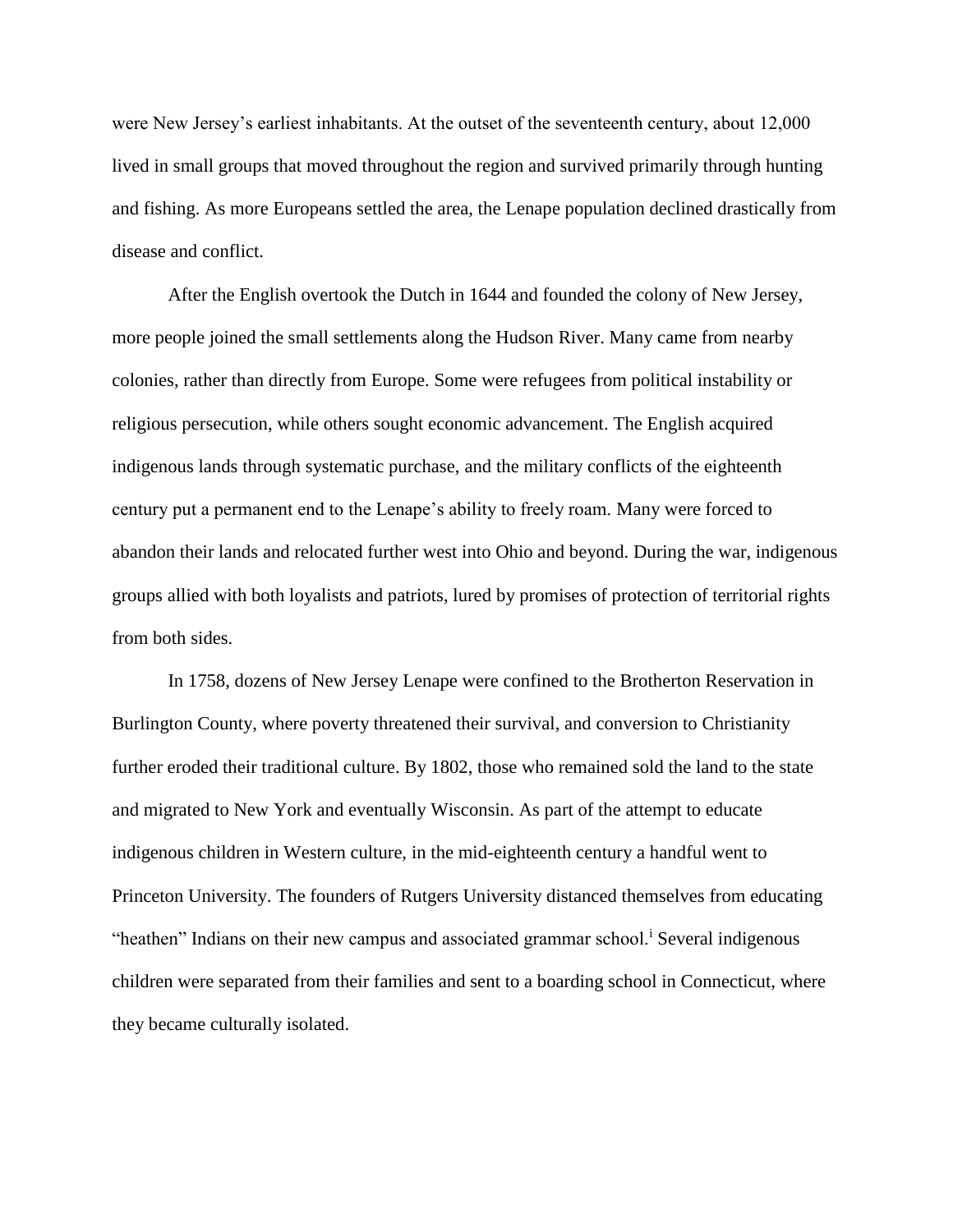Slaves and free people of color also moved through New Jersey in the revolutionary era. Dutch merchants had earlier crossed the Hudson River with slaves who labored on New Jersey farms. By 1790 more than 11,000 people were enslaved in New Jersey. Republican ideas of freedom and equality did not benefit all. New Jersey adopted a law for the gradual abolition of slavery in 1804, but it only applied to children. Those who had been promised freedom in exchange for serving the Continental Army had to rely on masters upholding the bargain. Others escaped bondage by fleeing to New York City and Philadelphia. Opportunities for advancement for most free blacks in New Jersey were limited, and many moved onward, even emigrating to British Caribbean colonies. By 1860, free blacks comprised only 4 percent of the state's population.

New Jersey served as a significant corridor of the Underground Railroad, a network of white abolitionists, Quakers, and free Blacks who offered shelter and assistance to those who escaped their masters in the south. New Brunswick—with a significant free Black population and access to roads, rail, and rivers—became a critical node for the northern passageway through Delaware and Pennsylvania en route to New York City or Canada. The famous fugitive slave and abolitionist Harriet Tubman operated from Cape May.

The young state of New Jersey was primarily white and agrarian. The first national census of 1790 counted 184,000 residents, most of them white. 50 percent were English, and just under 70 percent came from the British Isles (Wales, Scotland, and Ireland). 20 percent had Dutch ancestry and concentrated in Bergen and Somerset Counties, and 10 percent came from Germany and elsewhere. Moreover, religious tolerance in New Jersey—compared to other colonies—had attracted settlers of different Protestant denominations. The population of New Jersey doubled between 1790 and 1840, when it reached 373,000.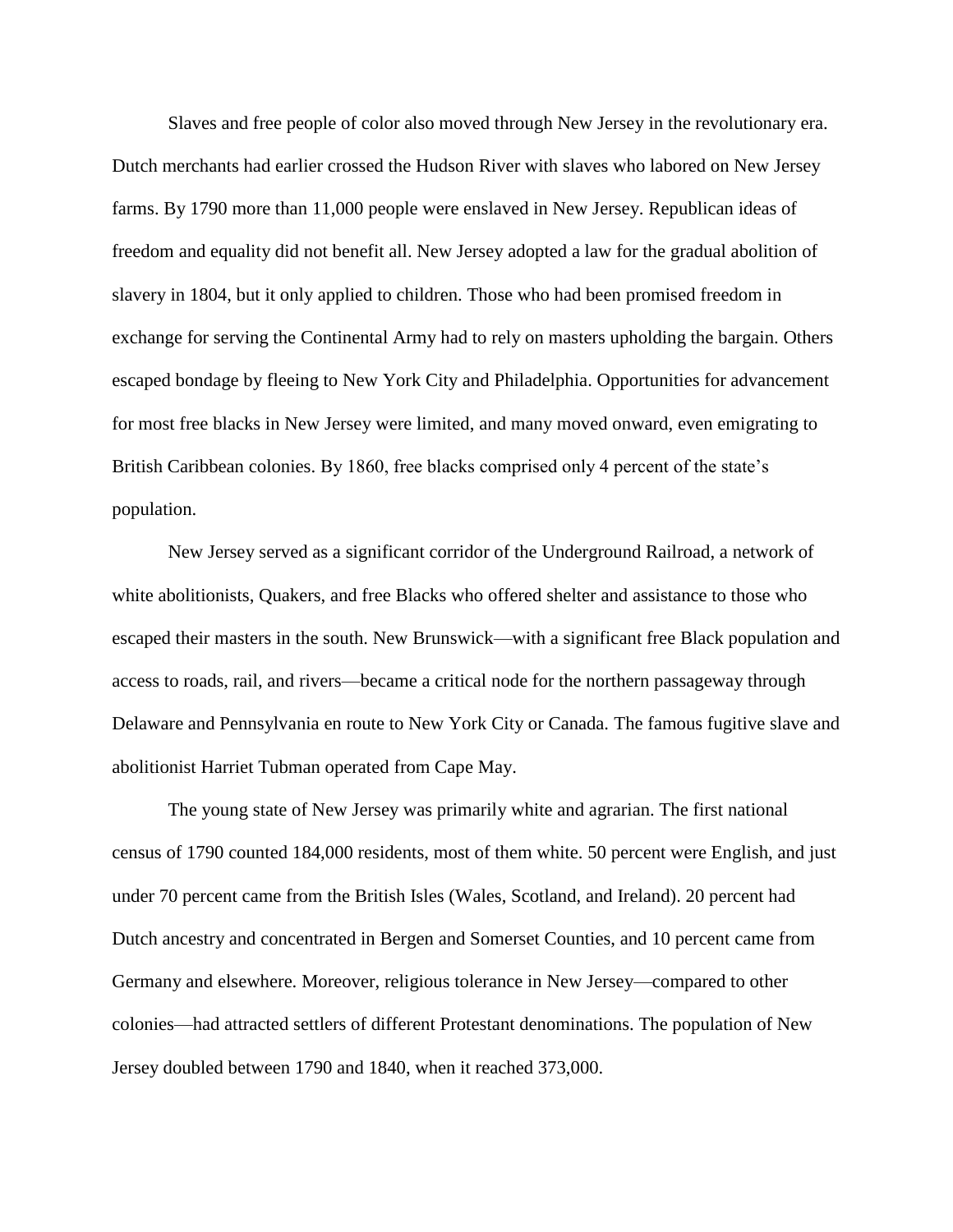From the outset, then, New Jersey was marked by ethnic, linguistic, and religious diversity, which at times produced conflict among the settlers and with indigenous groups. New York City and Philadelphia emerged as major commercial centers that drew people away from New Jersey. Without a major new immigrant group settling the state, white New Jerseyans began to develop a common cultural identity as "American."

After 1840, as industrialization took hold in Europe and changes in agriculture disrupted traditional life, along with political and religious conflicts, farmers moved to European cites or abroad. For the next several decades, most New Jersey immigrants came from Ireland, Germany, England, Scotland, and Wales. With the failure of the potato crop in Ireland in 1845 and subsequent famine, about 1.5 million mostly rural Irish left for the United States. They faced hardship and discrimination as low-paid laborers who lacked the industrial experience of Germans and British. Some newspaper classified ads for domestic service even specified that Irish should not apply or posted a preference for Protestants or Americans.<sup>ii</sup>

The onset of manufacturing jobs in areas close to New York such as Jersey City and Paterson further encouraged immigration to these expanding industrial cities. Newark became especially known for its artisan workshops and leather and textiles, and from 1840 to 1860 its population grew from 17,000 to 72,000. Northern urban populations were majority immigrant, in contrast to the surrounding countryside and southern counties. American-born individuals, even when not in the majority, dominated in wealth and property ownership.

New Jerseyans of European descent began to distinguish themselves from immigrants moving into the northeast. English settlers had crafted the nation as white, English-speaking, and largely Protestant. New arrivals were expected to adapt to this culture. Anglo-Americans viewed the different religious and social practices of new Irish and German immigrants—who tended to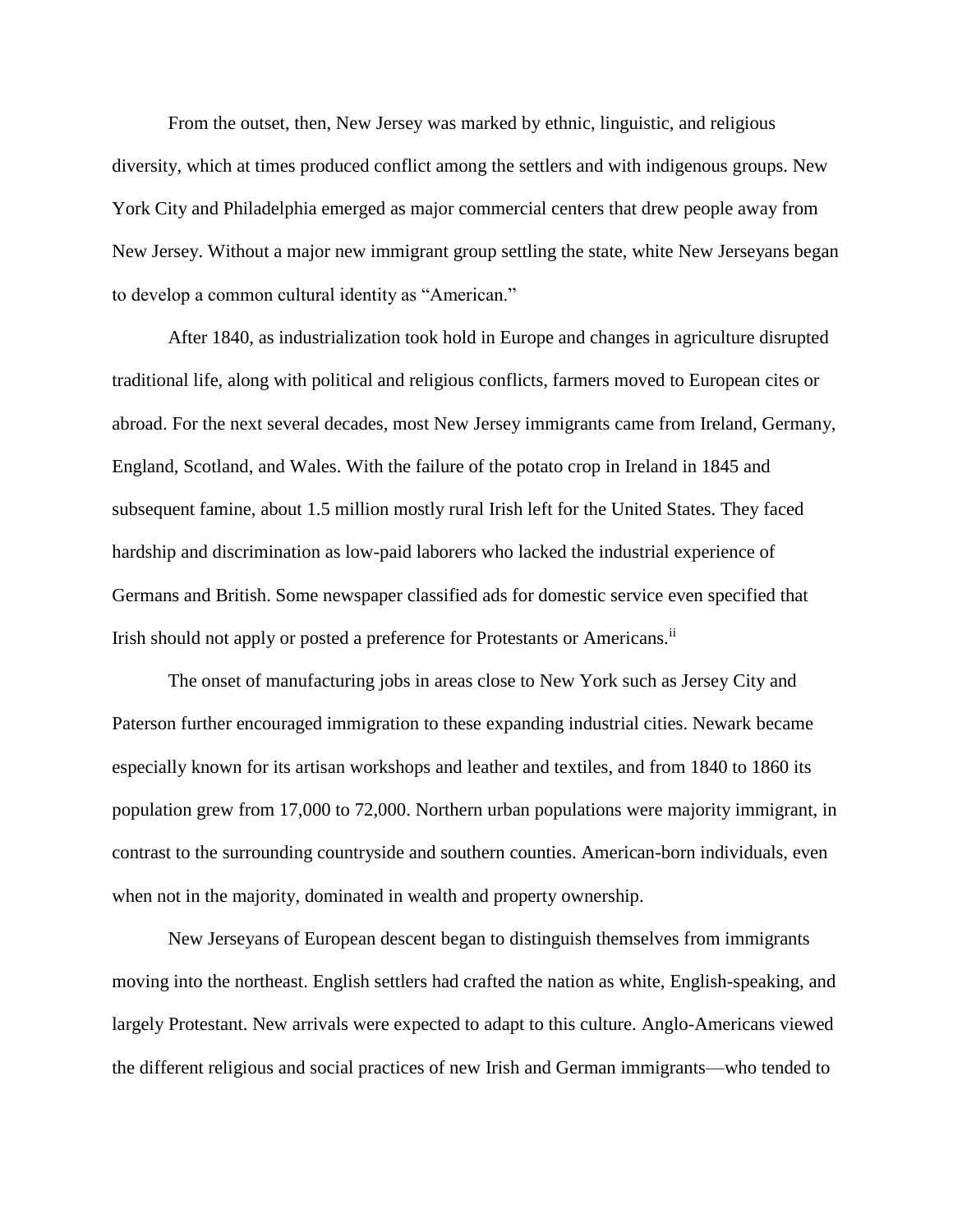be poorer and Catholic—as threats to their values, particularly the Protestant work ethic that stressed thrift and sobriety. In 1849 the American or Know Nothing Party (which referred to the secrecy of its members and rituals) formed in opposition to immigration and Catholicism, especially its role in public education and affairs.

Protestant reformers attempted to use their publicly-funded schools to "Americanize" Irish and German immigrants through religious influence. Immigrants responded by establishing their own parochial schools and demanding funding from the state, which inspired Protestant fear that Catholics would take over public school in cities. In 1875 an amendment to the state constitution guaranteed free public education for all children.

By the middle of the nineteenth century, the population of the state surged to nearly half a million, which included 31,000 Irish and thousands of other immigrants from Germany, Britain, Italy, Hungary, and Poland. New Jersey was no longer the agrarian and Protestant state that had emerged from the Revolutionary War.

# **PART II: New Jersey in the Age of Mass Immigration**

In the first century of the new republic, most immigrants had come from northern and western Europe. In the decades prior to World War I, however, Italians, Polish, Russian, Greeks, and others made up the bulk of newcomers. Beginning in the 1880s, southern and eastern Europeans confronted economic changes and dislocation from their land. They were drawn to opportunities in large cities such as New York, Boston, Pittsburgh, and Chicago, where developing U.S. industries increasingly sought unskilled workers for factory jobs.

In 1892 the federal government opened a new immigration station on Ellis Island in New York Harbor to receive the new influx. Many Americans are familiar with the narrative of the 12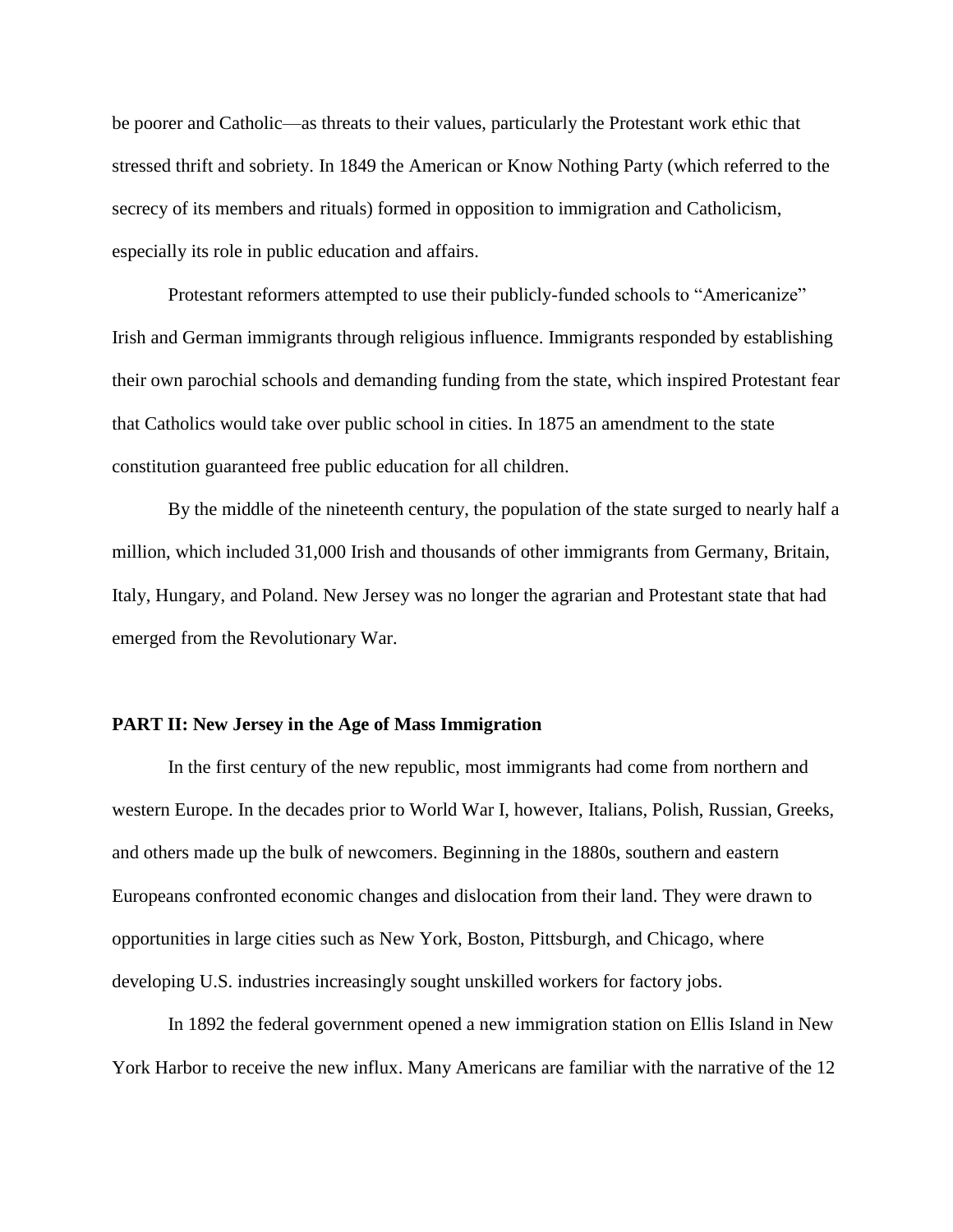million immigrants who arrived in the nation through Ellis Island until it closed in 1954. A common pattern was for a family member (usually male) to immigrate first, find work, and save enough money to fund the passage of brothers, wives, and children. Most immigrants would have traveled as third-class passengers, crowded into unsanitary lower levels of steamships for the Atlantic crossing. All these groups faced hardship and oftentimes discrimination, as well as pressure to assimilate, becoming American in the process. Many immigrants maintained social, economic, political, and cultural ties to their home countries through letter writing, remittances, investment, ethnic associations, and (when possible) return trips, even as they planted roots in their new settings.

While in the nineteenth century most Asian immigrants are associated with California, some made their way to New Jersey. In 1870, for example, 150 Chinese laborers who had entered through San Francisco arrived to construct the railroad connecting Pompton, New Jersey, with Middletown, New York. Although Irish dominated railroad construction, the company faced shortages after Irish employees abandoned the treacherous work.<sup>iii</sup> For decades, perceived competition among unskilled laborers stirred an anti-Chinese sentiment that cast Chinese as an economic threat and of inferior racial stock. In 1882 the Chinese Exclusion Act barred Chinese laborers from entry, while allowing exemptions for merchants and students. Still, Chinese from Latin America and the Caribbean entered at Ellis Island or by other land and sea borders. The Chinese Exclusion Act solidified the U.S. role as a gatekeeper nation that excluded those thought to be morally and racially deficient.

As New Jersey entered the age of mass immigration in the 1880s, immigrants became convenient scapegoats, especially during periods of economic downturn, and nativist groups demanded restrictions on entry in subsequent decades. The Immigration Act of 1924 established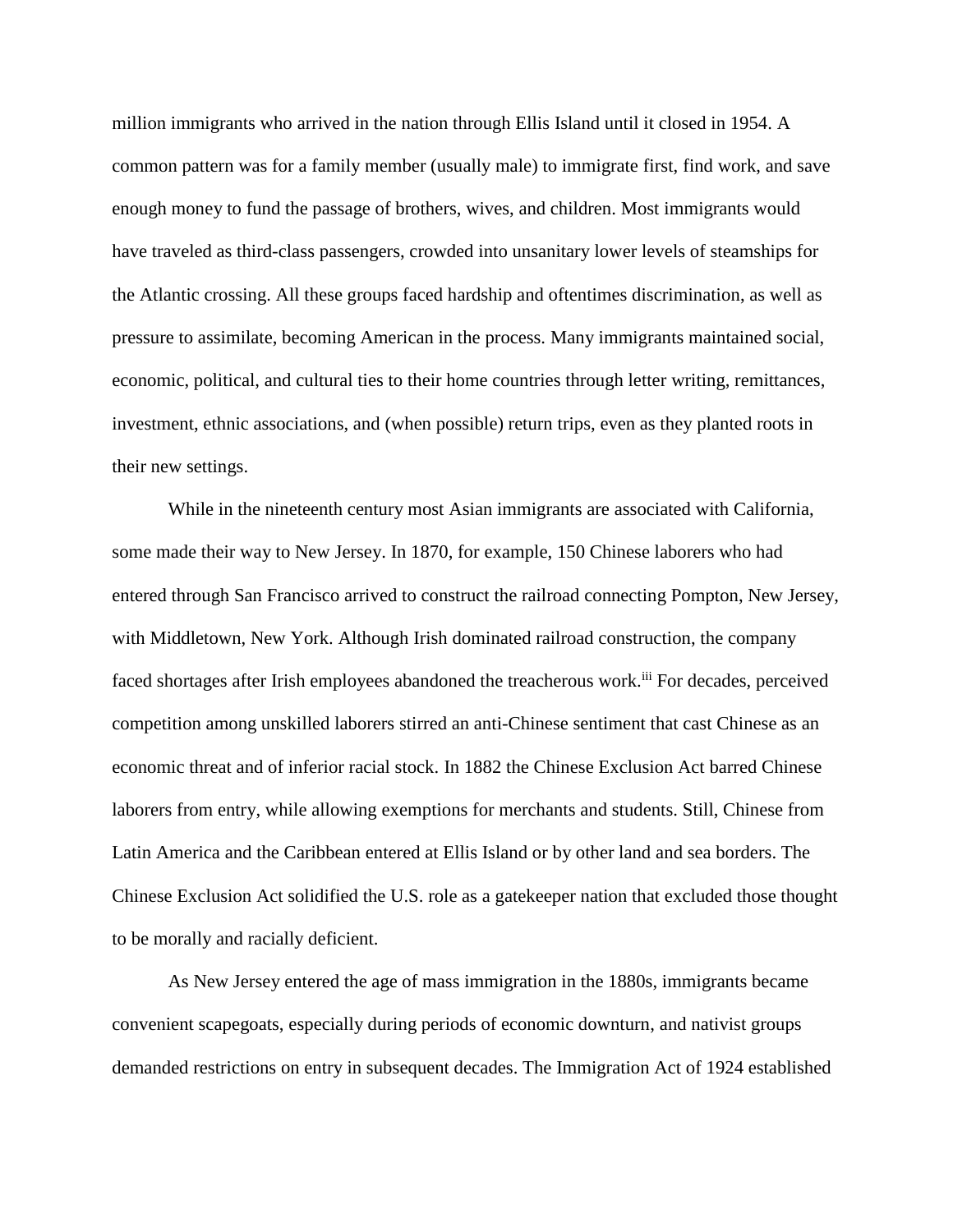national origin quotas that were based on an earlier population census. It was intentionally designed to slow immigration from southern and eastern Europe in favor of northern and western regions. It closed the gates even further for Asian immigrants. The period from 1924 to 1965 is therefore known as an era of exclusion in U.S. immigration history, marked by nativist sentiment and legal barriers to entry. However, the movement of people during this period continued to be dynamic, especially during and after World War II. New faces appeared in New Jersey factories and farms with the migration of Blacks from the U.S. South, labor recruitment, and refugee programs.

#### *The Great Migration*

Beginning in the 1910s through the 1970s, about six million African Americans migrated from the rural South to urban and industrial cities in the North. Like immigrants, Southern blacks fled violence and oppression and sought opportunities for economic betterment. Black migrants settled in New Jersey cities such as Newark, Paterson, and Camden, where they found work as unskilled laborers, custodians, maids, and other occupations. Despite the similarities, however, this massive movement of descendants of enslaved Africans is generally not considered a part of U.S. immigration history.

Wealthy urban dwellers began to move away from city centers during the 1910s and 1920s. Federal policies enacted during the Depression and World War II stimulated movement to more affordable distant suburbs with low-cost mortgages for middle- and working-class families who otherwise could not have been homeowners. However, these agencies reinforced racial and class segregation in housing. Localities implemented discriminatory policies and practices such as redlining that led to segregated neighborhoods. With limited options, Black urban residents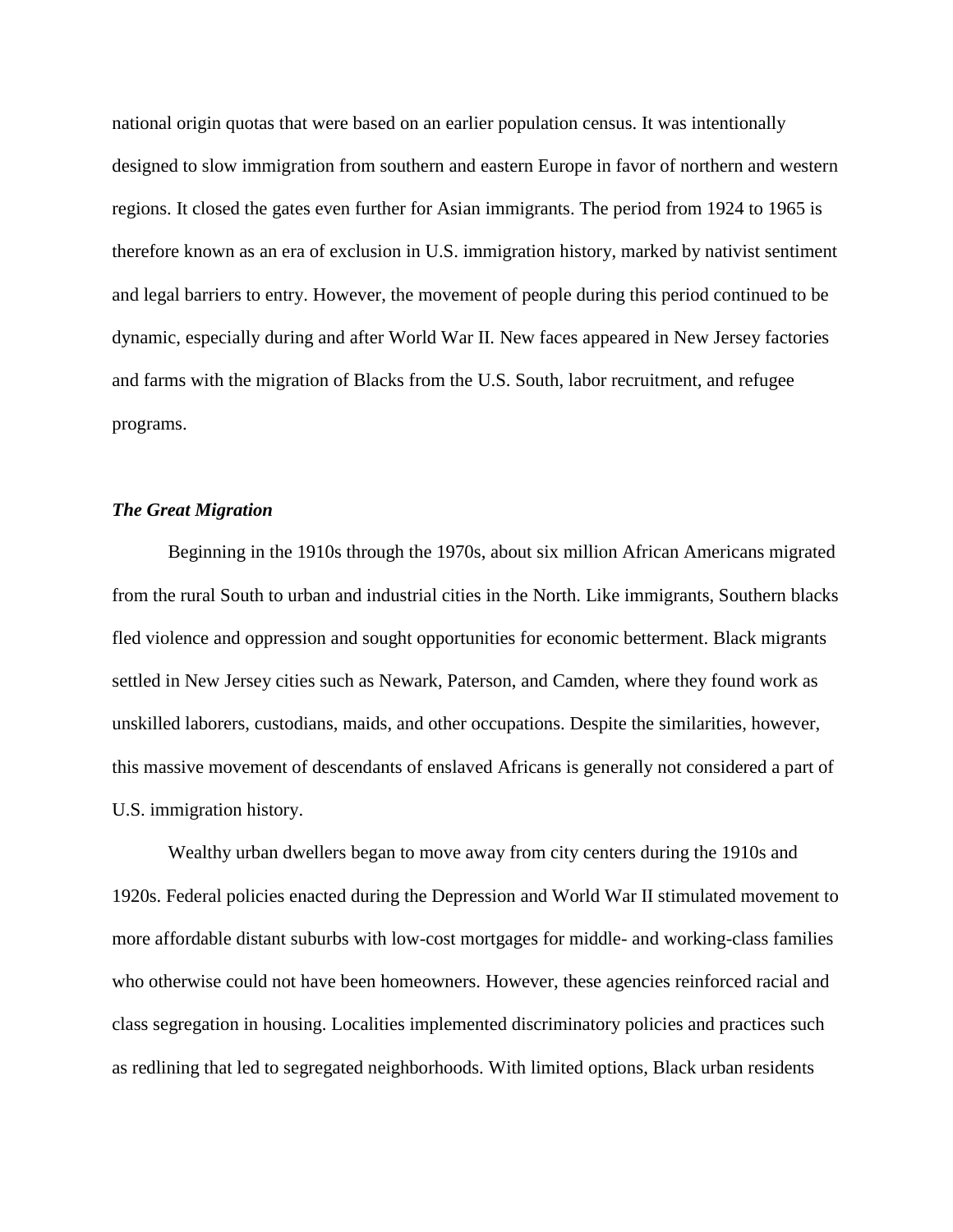paid high rents for substandard housing. Beginning in the 1950s, suburban shopping centers exacerbated urban decline and racial and class segregation, as they were largely inaccessible to poor and non-white city-dwellers. Many New Jersey businesses closed or moved to the suburbs. Moreover, suburbs became spaces for the consolidation of a white identity among descendants of Irish, Italians, and other groups who had once been the targets of discrimination.

# *Labor Recruitment*

While immigration subsided, the need for labor remained in New Jersey and in the nation. Puerto Ricans had been classified as U.S. citizens since 1917 and, like Black migrants, are not considered immigrants. During World War II, Puerto Rico's economy shifted from agriculture to industry, leading to a surplus of displaced workers on the island. With the end of the war, the U.S. Department of Labor recruited Puerto Ricans for both agricultural and industrial work in New York, New Jersey, and elsewhere. As a result of this postwar migration, the Puerto Rican population on the U.S. mainland grew to nearly 1.5 million by 1970.

While World War II spurred mobility for some groups, it constrained others, including Japanese. Seabrook Farms, a large agribusiness known for frozen vegetables in South Jersey, became a microcosm of guestworkers from around the world. Wartime production needs enabled Seabrook to employ Puerto Ricans and Jamaicans, U.S. Southern Blacks, as well as a small group of German POWs and (after the war) Estonian refugees. Seabrook also sponsored over 2,500 paroled Japanese Americans and immigrants of Japanese descent who had been incarcerated in U.S. internment camps. To varying degrees, these groups encountered restrictions on mobility, inflexible work regimes, and at times discrimination.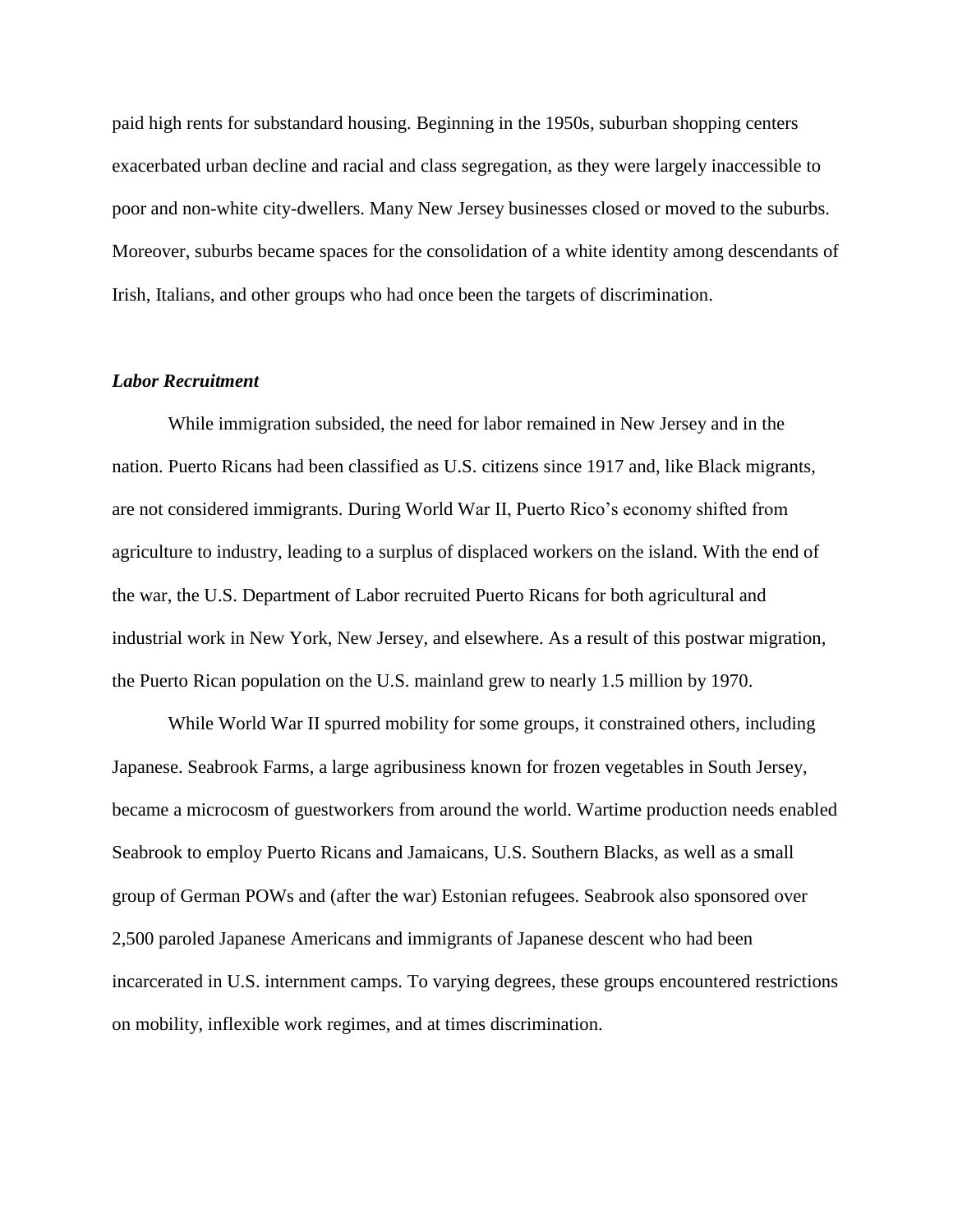A lesser-known part of this story is that over 500 Japanese Peruvians who had been forcibly sent to the United Stated as "enemy aliens" ended up at Seabrook. Seiichi Higashide (1909-1997) immigrated to Peru as a young man in 1930, where he became a shopkeeper, married a Japanese Peruvian woman, and started a family. During the war, he and other Japanese Peruvians were detained in Crystal City, Texas, then released for work at Seabrook Farms. In his memoir, Higashide recalls feelings of dislocation and long workdays in a semi-constrained environment: "Although we worked at the same factory, my wife and I were in different sections and were on different shifts; we seldom saw each other except for the one free day every two weeks. If we needed to communicate with each other, we left hastily scribbled notes on the kitchen table before we went to work."iv

## *Refugees*

Another stream of immigrants who entered the U.S. after World War II were Europeans escaping persecution and authoritarian regimes. With the onset of the Cold War, those fleeing communism were granted preferred status, and legislation and special programs assisted with refugee resettlement. In 1956 and 1957, over 32,000 Hungarian war refugees resided at Camp Kilmer in Piscataway before they were resettled with homes and jobs. Many remained in Central Jersey and worked for Johnson & Johnson or other companies. The refugees were relatively young, educated, and skilled, which contributed to the general success of the program. Among them were Hungarian Jews who whose businesses had been nationalized and who no longer would be able to educate their children in Jewish religion and culture. College-age youth benefitted from scholarships and English language training. The model of public and private cooperation begun at Camp Kilmer continues today.<sup>v</sup>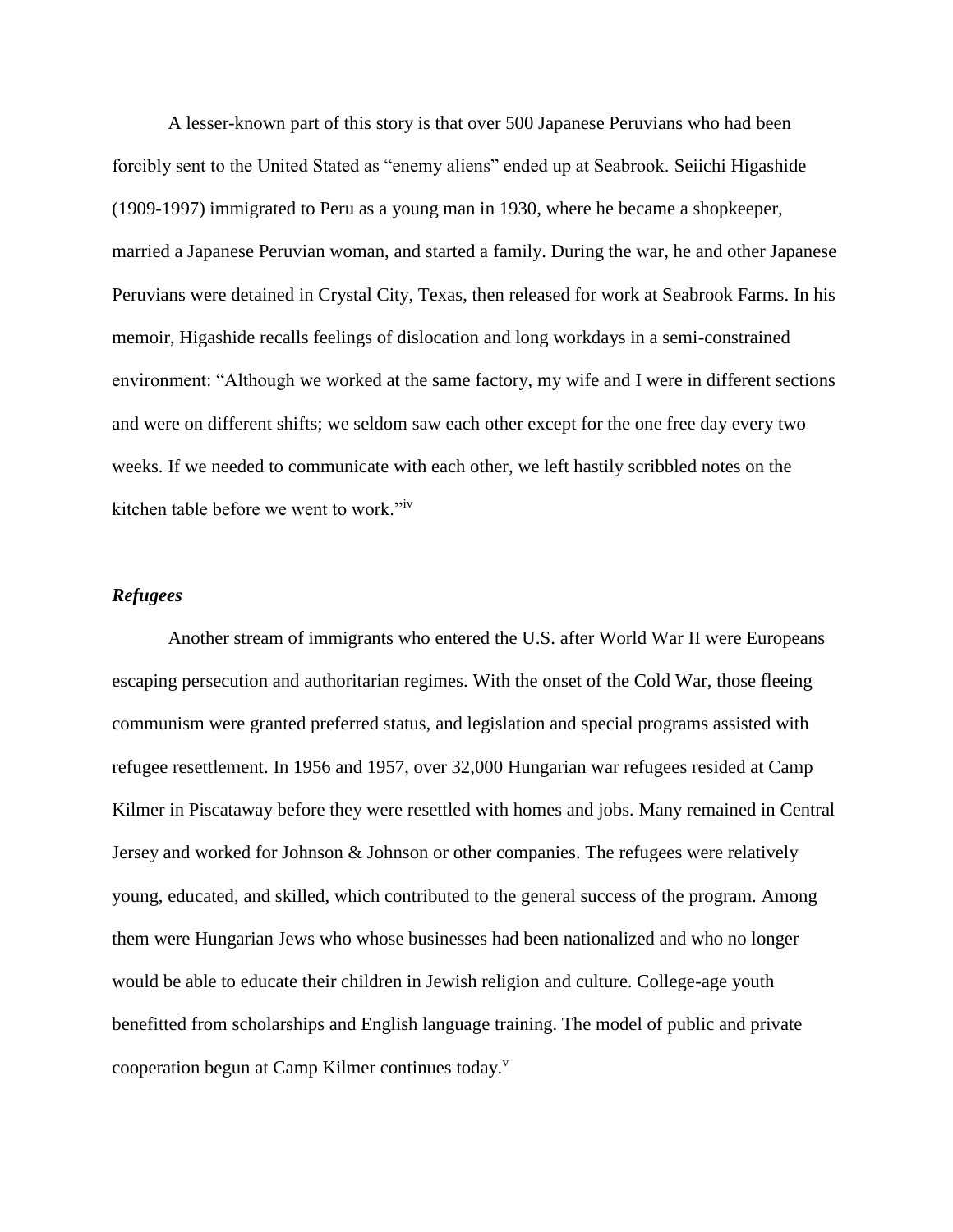The experience with Hungarian refugees influenced policies and practices with the next major group to come to U.S. shores—Cubans in the aftermath of the 1959 revolution. One of the main differences from the Hungarian 56'ers is that most Cubans considered themselves exiles and expected to return to the island they called home. Moreover, some received assistance from a small prerevolutionary community of compatriots already in the United States. As the exiles' hopes for a regime change were dashed, however, continued flows of Cubans received food, clothing, health care, and job training.

Soon afterward, the federal Cuban Refugee Program relocated Cubans from Miami to different states, including New Jersey. A substantial number settled in Union City and West New York, soon comprising half the population of these cities. Others relocated to Newark, Elizabeth, and Irvington, joining earlier communities of Puerto Ricans. Manufacturing plants in Hudson County attracted middle- and working-class Cubans arriving in the 1960s and 1970s after the nationalization of small businesses in Cuba. Among these were Chinese and Jewish immigrants from the island. Demographics would continue to change with subsequent waves of Cuban immigrants, joined by other groups from Latin America and the Caribbean.

As we see from this discussion, the so-called restrictive era in U.S. immigration history after 1924 was in fact characterized by dynamic flows of refugees and migrants. The most restrictive aspects were overturned in 1965.

# **PART III: New Jersey's Global Routes**<sup>vi</sup>

The 1965 Immigration and Nationality Act removed discrimination based on race and national origin in favor of quota limits of 20,000 immigrants from each country, while it upheld preference for family reunification, skilled labor, and refugees. It capped immigration from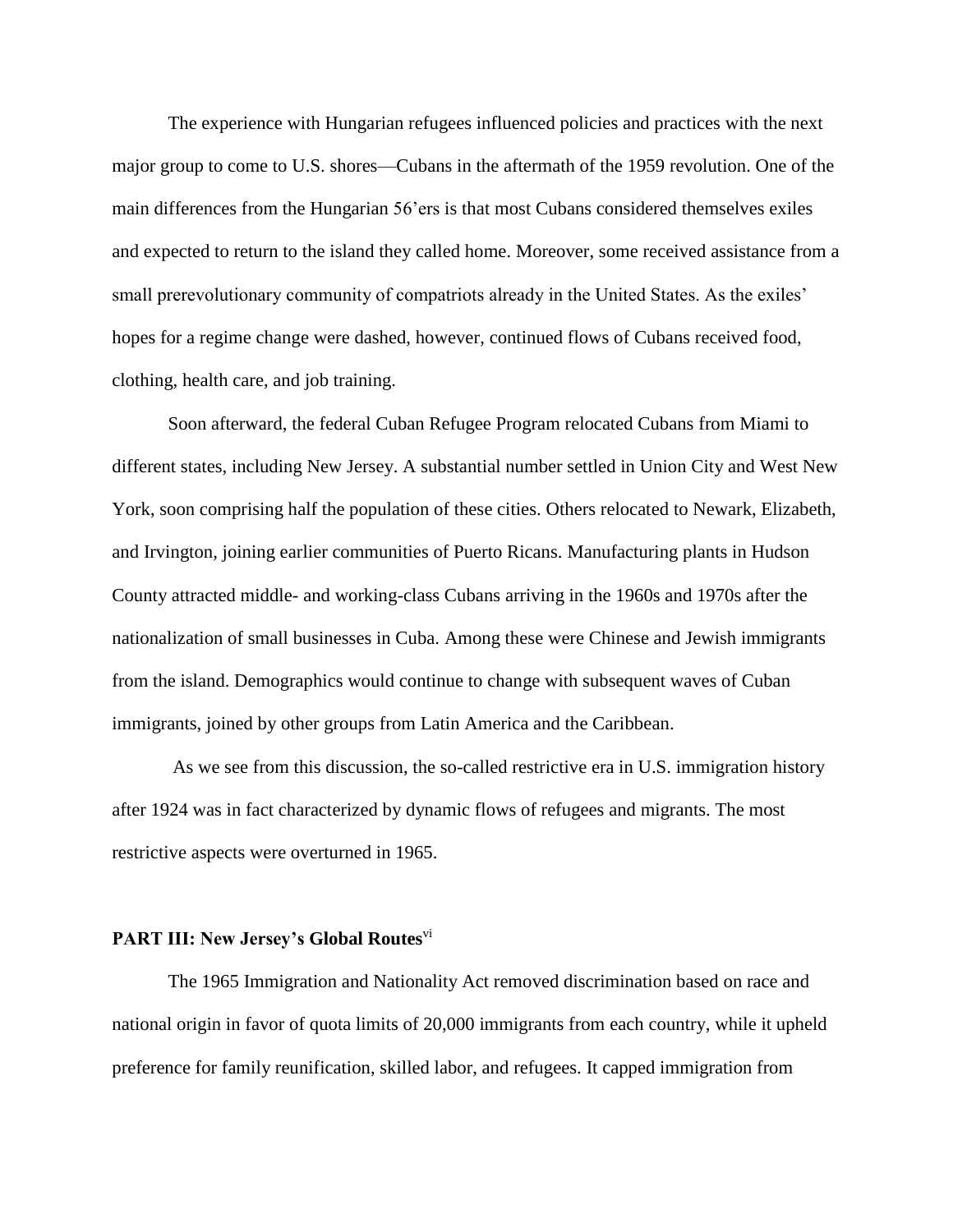within the hemisphere for the first time. One of the unintended consequences of the 1965 law was to spur emigration from Latin America and Asia. As with prior waves, these groups have fled oppression, sought out economic opportunity—or both—and many settle in urban centers.

Since 1965, Latinos and Asians have been the two fastest growing groups in the United States and in New Jersey, whose population is about 20 percent Latino and 10 percent Asian. New Jersey counts with nearly 1,800,000 Latinos. Puerto Ricans and Cubans continue in settle in the state, joined by Dominicans, Mexicans, and others from South and Central America, including those of indigenous heritage who speak languages other than Spanish. New Jersey's Asian population of 870,000 is equally as diverse, comprised of people from India, the Philippines, and East and Southeast Asia, with different histories, cultural traditions, languages, and religions. Since 2000, Asian Americans have had the highest growth rate among all racial and ethnic groups, followed by Latinos. They are projected to be the largest immigrant group in the nation by mid-century.

Given the unprecedented growth of these two groups, we now turn to a discussion of the impact of post-1965 migration on New Jersey through two case studies: Puerto Ricans, with a focus on educational access, and South Asians, with a focus on community development.

#### **Case Study: Puerto Ricans and Educational Access**

The landmark Civil Rights Act of 1964 emerged as Black and Puerto Rican urban communities across the country shone a spotlight on the inequalities they experienced in access to employment, housing, and education. In New Jersey, Puerto Ricans have participated in civil rights and anti-poverty campaigns for over half a century. They were inspired by Black movements and adopted similar organizational strategies, even while recognizing their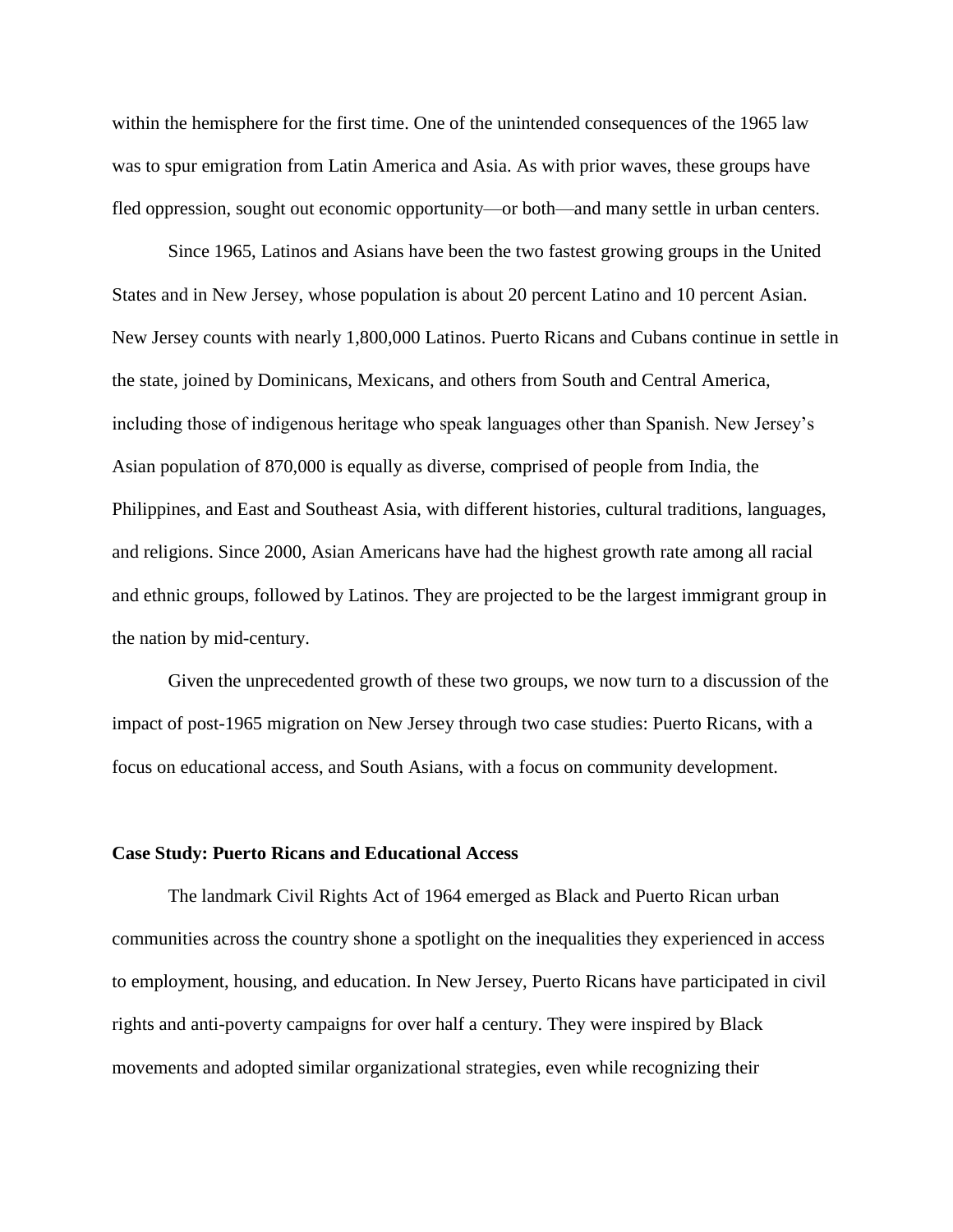significant differences as a Spanish-speaking community from a U.S. colony. Puerto Rican struggles for rights and inclusion in the 1970s can be viewed through the lens of access to higher education in New Jersey.

Puerto Ricans were the first large-scale Spanish-speaking population in New Jersey. Like other migrants before them, many initially settled in New York City before crossing the river. The 1970 census counted 136,000 Puerto Ricans in New Jersey, with about half born locally. Like Blacks, Puerto Ricans experienced treatment as second-class citizens and encountered barriers to mobility: discrimination in employment, deteriorating housing, poor health care, and low educational levels. 68% of Puerto Rican workers were categorized as low income.

New Jersey public colleges and universities provide one way to narrow the gap in education and future employment and earnings. However, public school systems inadequately prepared Blacks, Puerto Ricans, and other minorities for entrance into these institutions, and for success once they were admitted. Black and Puerto Rican high school students were often pushed toward a vocational rather than academic diploma, making them uncompetitive for college admission.

By the late 1960s and early 1970s, growing awareness of these disparities coalesced with global anti-war and civil rights movements. Demands for Ethnic Studies programs reverberated across U.S. college campuses. The minority students who joined these movements at public universities demanded expanded access to higher education and a curriculum that reflected their own histories and cultures.

In the summer of 1969, a group of Puerto Rican students across all Rutgers University campuses (Newark, New Brunswick, and Camden) took their education into their own hands. They had two immediate goals: the recruitment and retention of Puerto Rican students, faculty,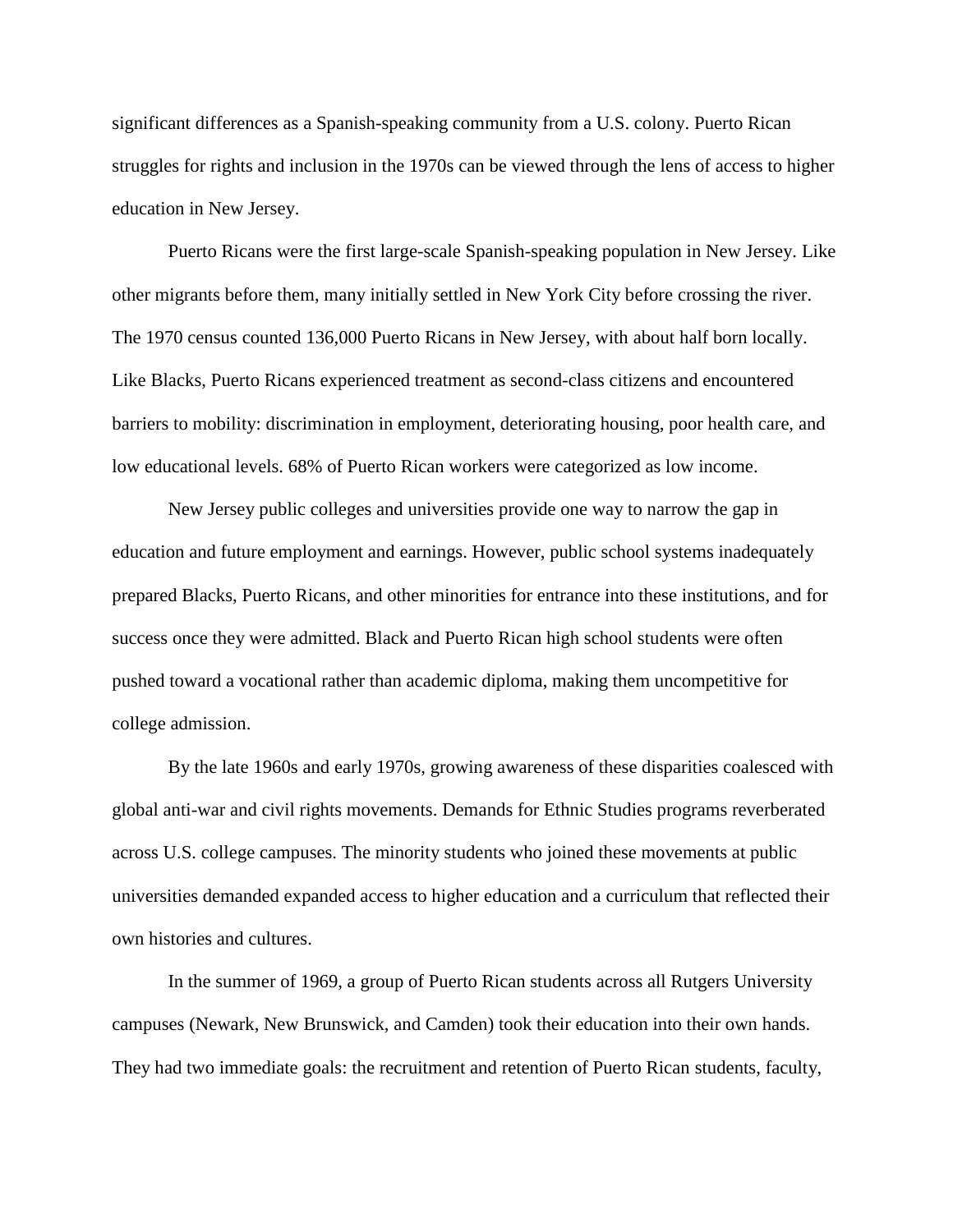and staff, and the development of new courses and cultural programming on Puerto Rico, migration, and the broader Latin American and Caribbean region. That same year the experimental Livingston College was founded on the site of the former Camp Kilmer in Piscataway, where Hungarian refugees fleeing revolution had been housed over a decade earlier. The coeducational liberal arts college became a laboratory for innovative programs and recruited nontraditional students, women, veterans, and racial minorities to Rutgers.

Through the efforts of Puerto Rican student activists and faculty allies, the Program in Puerto Rican Studies began at Livingston in 1970 and gained department status in 1973 under the direction of its first Chairperson, Maria Canino Arroyo. Their struggles would continue through the decade with campus organizing and protests. A 1974 report concluded that despite increased admissions after 1969, Puerto Ricans comprised fewer than two percent of college students statewide.

One of these college students was Mercedes Valle. She grew up in Newark in the 1950s and 1960s, where she attended public and Catholic schools and faced challenges learning English and discrimination in a predominantly Italian area. After high school, she worked as a secretary, then attended community college. With help from the leadership and education organization ASPIRA, she transferred to Livingston College and joined the Puerto Rican Student Organization on campus.

Today, several of the former student activists of the 1970s hold prominent roles in politics, business, education, and local communities. As a child psychologist for Newark public schools, Valle comments: "I do a lot of work with Latino families, basically, to tell them their rights, to help them understand what they can and can't do in terms of resolving issues at school. Most of the population I have served here in Newark has been Latino, Dominicans,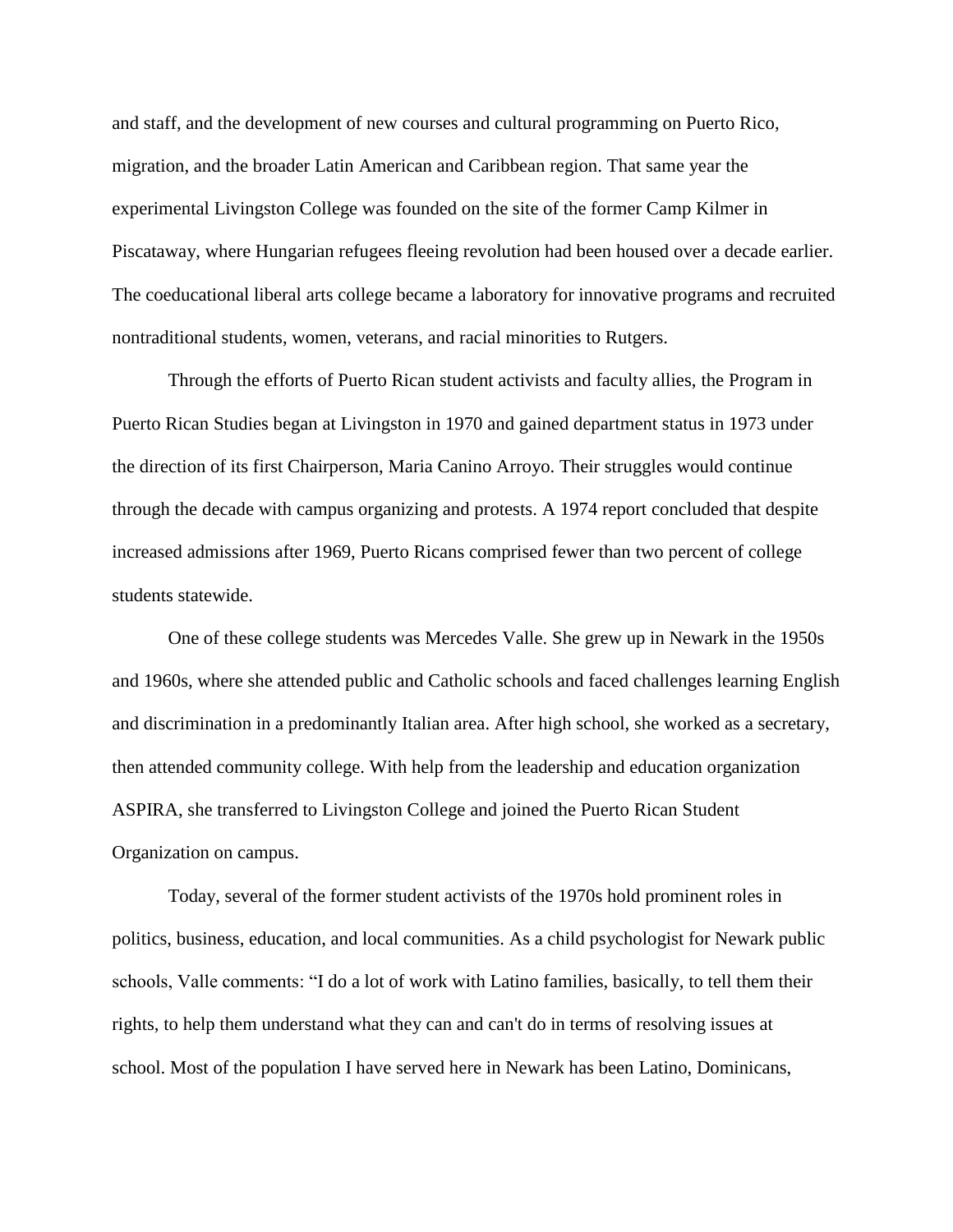Puerto Ricans, Ecuadorians who come here and really don't know what a school district is like or what are their rights."<sup>vii</sup>

The activists of the 1970s understood that for true mobility to occur, it was insufficient to merely *admit* more minority students. Schools would need to work with communities to prepare students for college and educate them about scholarships and financial aid. Today, we continue to face these issues as new immigrant populations settle in New Jersey and new first-generation students aspire to higher education.

#### **Case Study: South Asians and Community Development**

When discussing the history of South Asian immigration to New Jersey, earlier streams of traders and circuitous routes are less known. In the late-nineteenth and early-twentieth centuries, sojourning Muslims from Bengal would arrive at Ellis Island with bags of embroidered silk and cotton fabrics from their home villages. They made their way to New Jersey's beach resorts in Atlantic City, Asbury Park, and Long Branch, selling their "exotic goods" to a rising American middle class. Hundreds of seamen from British India escaped ships in New York, Philadelphia, and Baltimore, finding work and starting families with Puerto Ricans and African Americans as well as West Indians in New Orleans.

After the passage of the 1965 law, with its preference for skilled workers and family unification, immigration from Asia also increased. Some immigrants of Asian descent in New Jersey came from Latin America and the Caribbean, especially Indo-Guyanese. Kokila Bahadur descends from Asian Indians who had been recruited as indentured laborers in British Guiana in the decades after abolition. She worked as a midwife on a sugar estate, when she saw an advertisement recruiting nurse trainees for the Jersey City Medical Center. Although she was a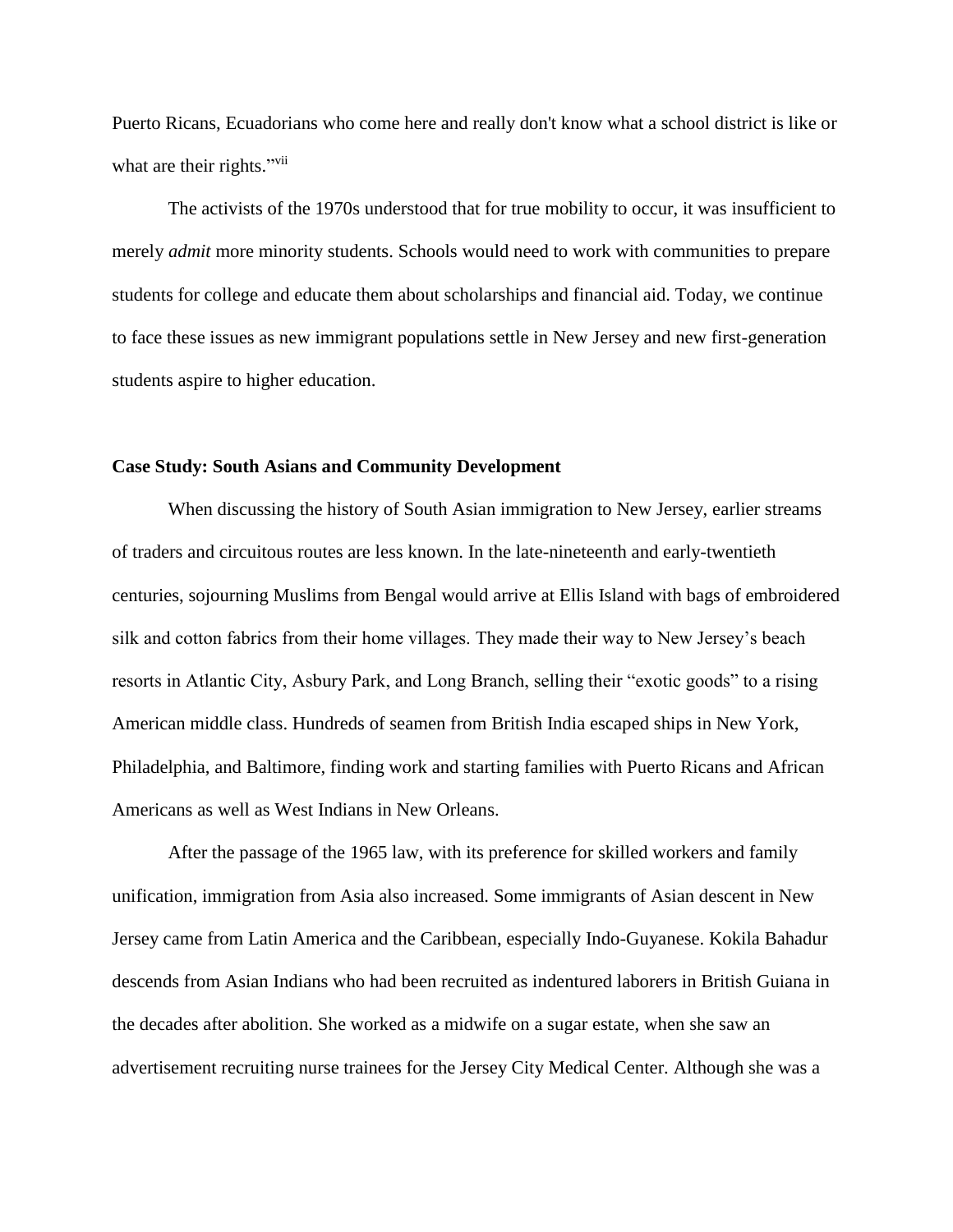married mother of two, she made the journey to the United States alone in 1966, the year Guyana gained independence from Britain. She recalls her first residence in New Jersey, a dormitory for foreign nurses that she describes as "the world in one place." Other nurses came from the Philippines, Kerala, and the West Indies. The 1965 immigration law allowed for sponsorship of additional family members. Bahadur made several return trips and assisted her immediate family as well as dozens of other relatives to follow in her path.<sup>viii</sup>

Shardra Badri immigrated from Guyana in 1976 at the age of nine. Her parents were initially sponsored by a friend, and three years later they brought Shardra to Linden, New Jersey, then Elizabeth. She recalls feeling overwhelmed from the buildings, crowds, and cars, along with frigid winter temperatures. She says, "There was a mixed community, but mainly white and Polish. When we moved to Elizabeth there was only a handful of Guyanese people, maybe there was like two or three families that lived within the area. So it was very difficult for us to grow up with Guyanese influence in our life because there wasn't any."<sup>ix</sup> Most of her contact with fellow Guyanese happened when visiting relatives in New York. In subsequent decades, Indo-Guyanese would encounter growing South Asian communities.

Over the past half century, changes in the urban and suburban landscapes reflect the new movements of people. In the 1980s local businesses on Oak Tree Road in Edison began to close due to the construction of malls and other factors, which left an opening for recently arrived immigrants to establish restaurants, grocery stores, and jewelry, clothing, and fabric shops. In 1990 the H-1B temporary nonimmigrant visa category (with potential for permanent status) boosted continued immigration from South Asia. Several longtime Indian business owners in New York City eventually moved to New Jersey in search of a suburban lifestyle and more affordable rents. Today, hundreds of small businesses in what is known as "Little India" reflects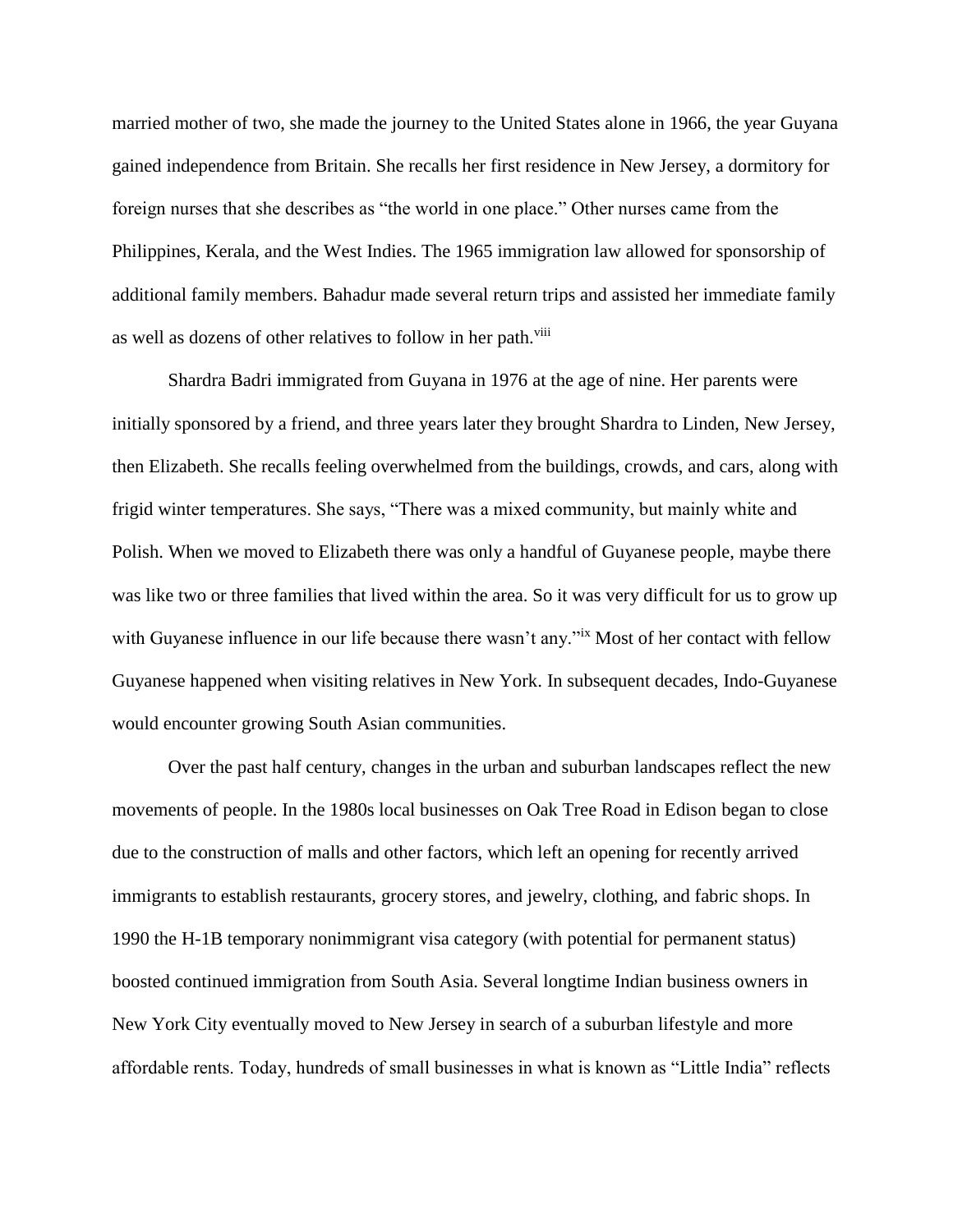the diversity of South Asians locally and throughout the United States. Customers are greeted by Bollywood music, fragrances of *chaat* (or Indian street food), and festival lights and decor.

Rutgers University alumni Megha Vyas (2012) recalls growing up in the Hilltop Estates apartment complex in Edison, a first stop for South Asian immigrant families who settle in New Jersey with the dream of eventually buying a suburban house. The apartments had housed Hungarian refugees from Camp Kilmer in the 1960s, followed by Vietnamese and Koreans in the 1970s and mostly Gujaratis and Punjabis in the 1980s and 1990s. A typical scenario would include the elderly sitting in courtyards and discussing homeland news and politics in their native languages, second-generation children playing together amidst the laundromats and playgrounds, while adults went to work. With the transnational movements of people come the circulation of goods, cultural traditions, and knowledge. Edison serves as a hub for these commodities. Dish Network satellites on rooftops provide immigrants with programming directly from India, whether it be cricket matches, soap operas, or news. Print copies of the monthly magazine *Little India*, established in 1991 with a focus on Indians in the diaspora, can be picked up at local businesses. $x$ 

Elegant Affairs began in 1992 when three sisters turned their decorating instincts into a business, with support from their husbands on the weekends. Sharda Shenoy recalls starting with four poles to make a *mandap* (or covered structure) and decorating one wedding, then another, and so on. She says, "We did 100 weddings or so within two years. Now we do like 500 weddings per year."<sup>xi</sup> Word of mouth caught on, and the business expanded beyond weddings to include décor, floral creations, and structural designs for other cultural events across the nation. Shenoy adds that the business caters to different regional styles as well as mixed marriages combining Jewish and Hindu culture. Such businesses are key to reaching second and later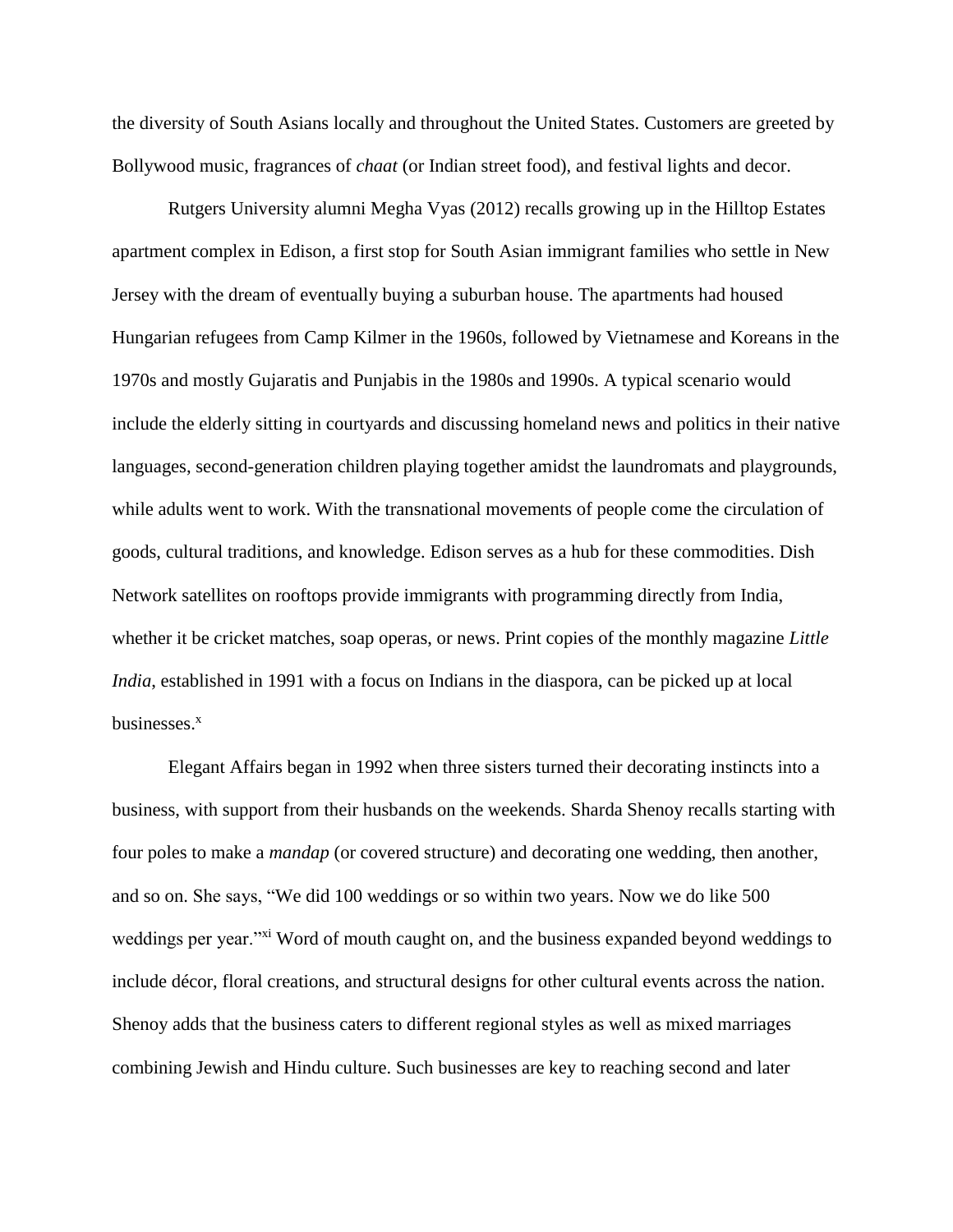generations of children who—even as they are Americanized—want to preserve cultural elements from their South Asian heritage.

Like other immigrant groups before them who were perceived to be different, South Asians encounter moments of discrimination and violence directed at people and property. Few who lived in Jersey City in the late 1980s will forget the brutal physical attacks on Asian Indians. The community came together to mount a defense through public marches and the media, even as many feared leaving their homes. More recently, Edison's Asian Indian community has met opposition from local white residents and municipal restrictions on cultural gatherings. Despite their status as a more economically privileged, English-speaking "model minority" group, South Asians in the suburbs continue to experience marginalization and exclusion.

### **CONCLUDING REFLECTIONS: An Immigrant State**

Immigration has been critical to New Jersey and the nation. Europeans had come to New Jersey for different reasons, including pursuit of political and religious freedom as well as economic opportunity. In the revolutionary era descendants of original settlers, who were of different ethnic, linguistic, and religious backgrounds, began thinking of themselves as American.

The movement of people in New Jersey has rarely been a one-way process, and assimilation has not meant a total erasure of ethnicity or severing of ties to home. A century ago, transnational households with family members scattered across international borders were not uncommon. Irish, Polish, Jewish, and Italians of the past followed home-country news and politics. Some adopted a national or panethnic identity (such as Italian or Asian American) out of need to organize to confront discrimination. Today, even as immigrants maintain transnational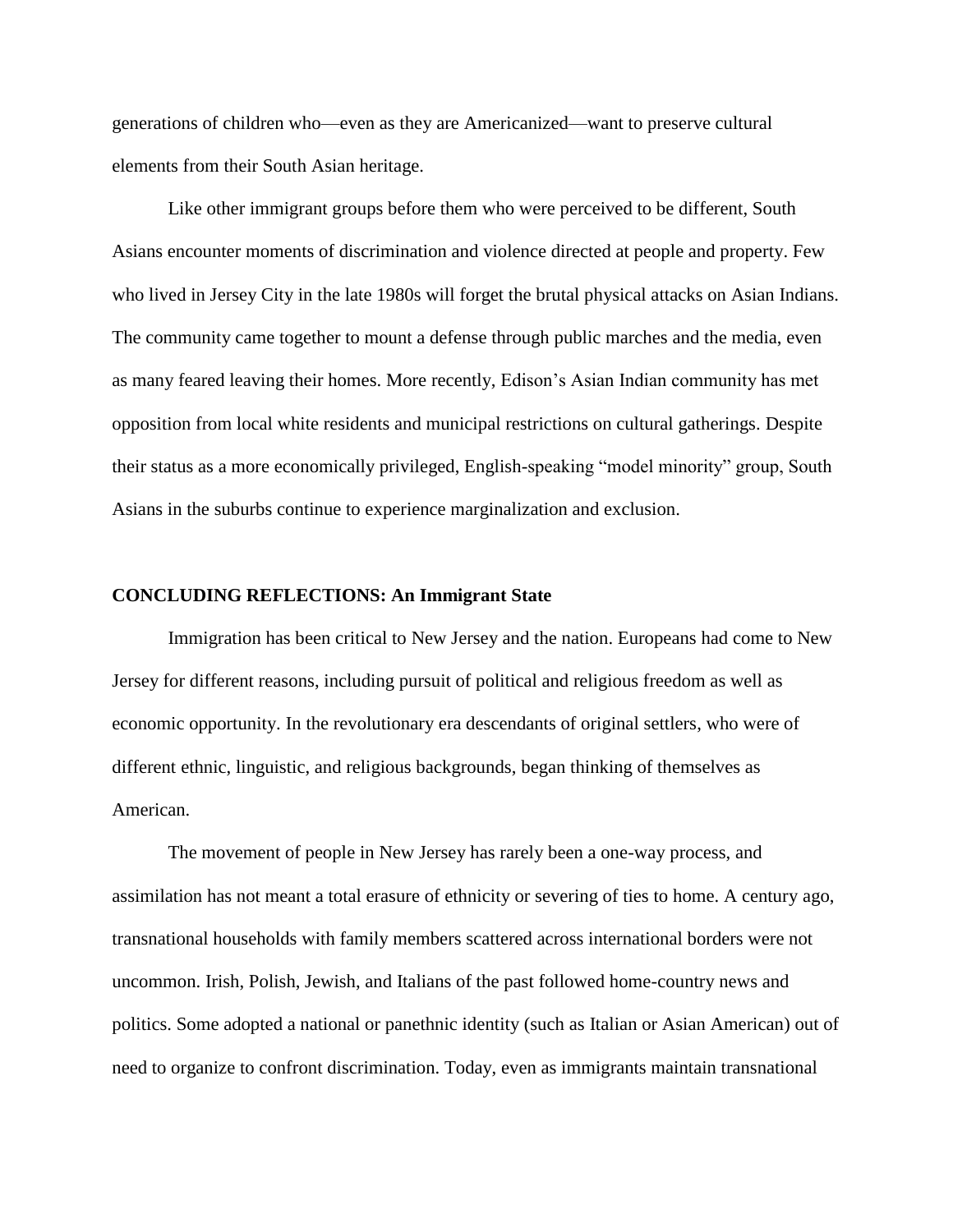ties, they build homes, families, and businesses in New Jersey, and join local community organizations and school boards. Furthermore, even the children and grandchildren of ethnic Americans maintain diasporic attachments. Global migrations have also produced complex identities, as we see with secondary migrations of Jewish Cubans or Indo-Guyanese who navigate multiple ethnic communities in New Jersey.

Lenape youth sent to Connecticut for education never forgot the families and communities they left behind in New Jersey. Despite the devastation of indigenous communities in New Jersey during the colonial and revolutionary periods, descendants of Lenape and other Native American groups today maintain traditions to pass on to their children. Throughout the Great Migration, African Americans in northern cities visited their southern hometowns when possible. Recently, however, a new pattern has emerged of Blacks moving to Southern cities, drawn by economic growth and modernization as well as kinship and cultural links.

A deeply embedded and longstanding antiblackness continues to uphold anti-immigrant policies and practices today. In the extreme nativist view, struggles of Black Americans are reduced to their own failures and counterposed to the hard work and values that enabled white ethnic immigrants to succeed. The forced migration and exploitation of Africans and their descendants and sustained violence and discrimination through the decades is underplayed. Newer Asian and Latino immigrants who claim to experience racial discrimination are expected to overcome this temporary setback, as did earlier groups who were also considered intrusions into white space, such as Irish and Italians. However, it was easier for Europeans to discard cultural and ethnic differences within a generation or two and melt into the broader "white" American experience than it was for people of color. Non-white immigrants—among them Latinos, Asians, and Middle Easterners—are cast as perpetual foreigners, no matter how many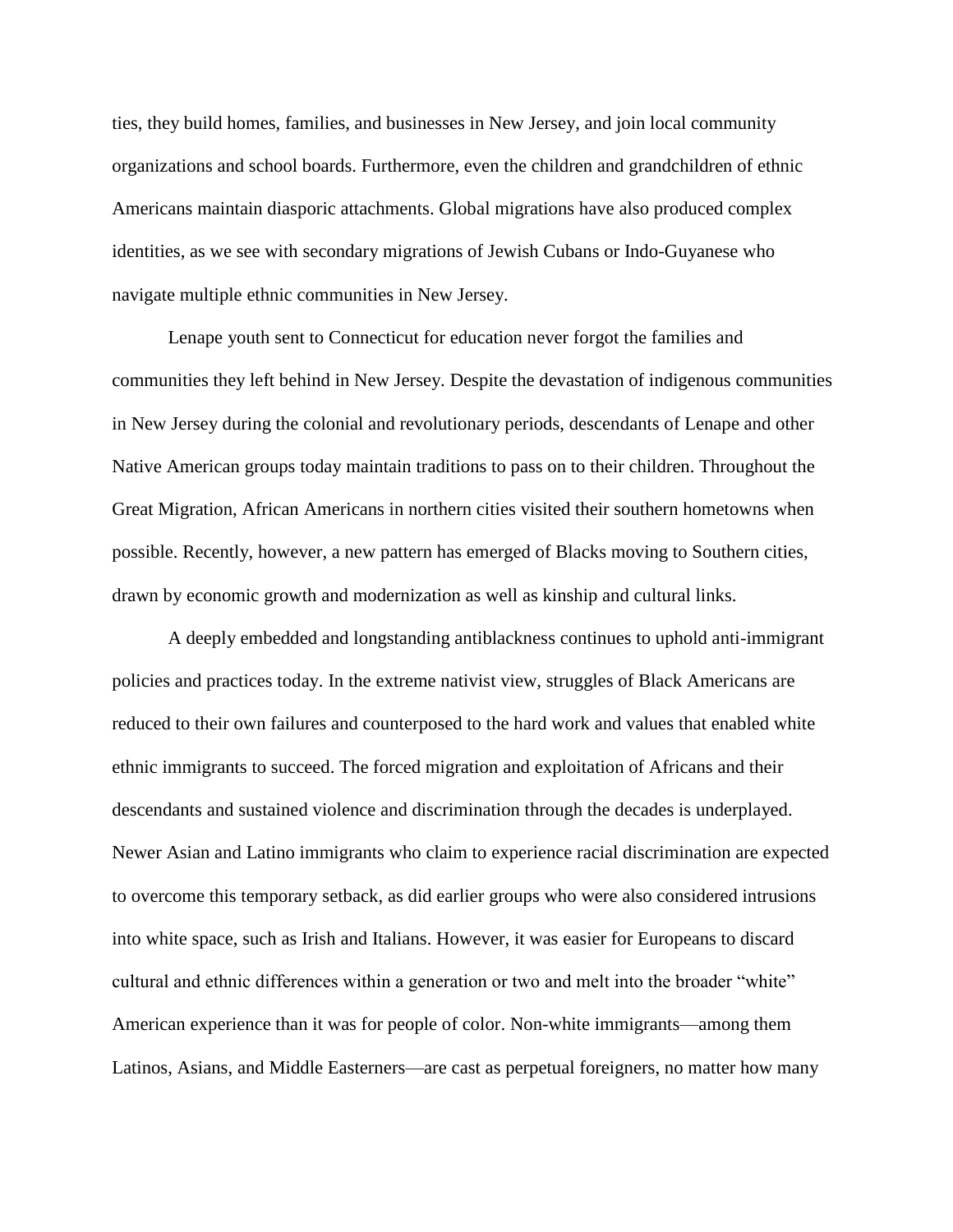generations they have been in the United States. Local ordinances attempt to restrict and exclude non-white immigrants from the rights and benefits of residing in suburban in New Jersey, including access to housing, education, and a decent livelihood, and to facilitate the removal of undocumented immigrants. As scholar Robyn Rodriguez succinctly states: "The tools that have long been used to keep blacks out of the suburbs are being used to keep immigrants out today."<sup>xii</sup>

From the revolutionary era through today, immigrants and their allies have been at the forefront of actions to contest such discriminatory policies and injustice, whether through protests on the street or challenges in court. Scholar Gary Okihiro highlights that the founders' ideals and the core values of our nation today actually emanate from the margins, not the mainstream. He states: "…racial minorities, in their struggles for inclusion and equality, helped to preserve and advance the very privileges that were denied to them, and thereby democratized the nation for the benefit of all Americans."<sup>xiii</sup>

In her sweeping narrative of the Great Migration, Isabel Wilkerson's comment about African Americans who moved north can be applied to immigrants throughout the centuries: "What binds these stories together was the back-against-the-wall, reluctant yet hopeful search for something better, any place but where they were. They did what human beings looking for freedom, throughout history, have often done. They left."<sup>xiv</sup>

And in the process of leaving, they create something new and "distinctly American." New Jersey continues to be at the center of this ongoing process.

l

<sup>&</sup>lt;sup>i</sup> At the time, Princeton was called College of New Jersey and Rutgers was called Queen's College.

ii For regional examples of such classified advertisements see *New York Times*, November 10, 1854, May 1, 1855.

iii "Chinese Exclusion in New Jersey: Immigration Law in the Past and Present," New Jersey Digital Highway; *New York Times*, September 22, 1870.